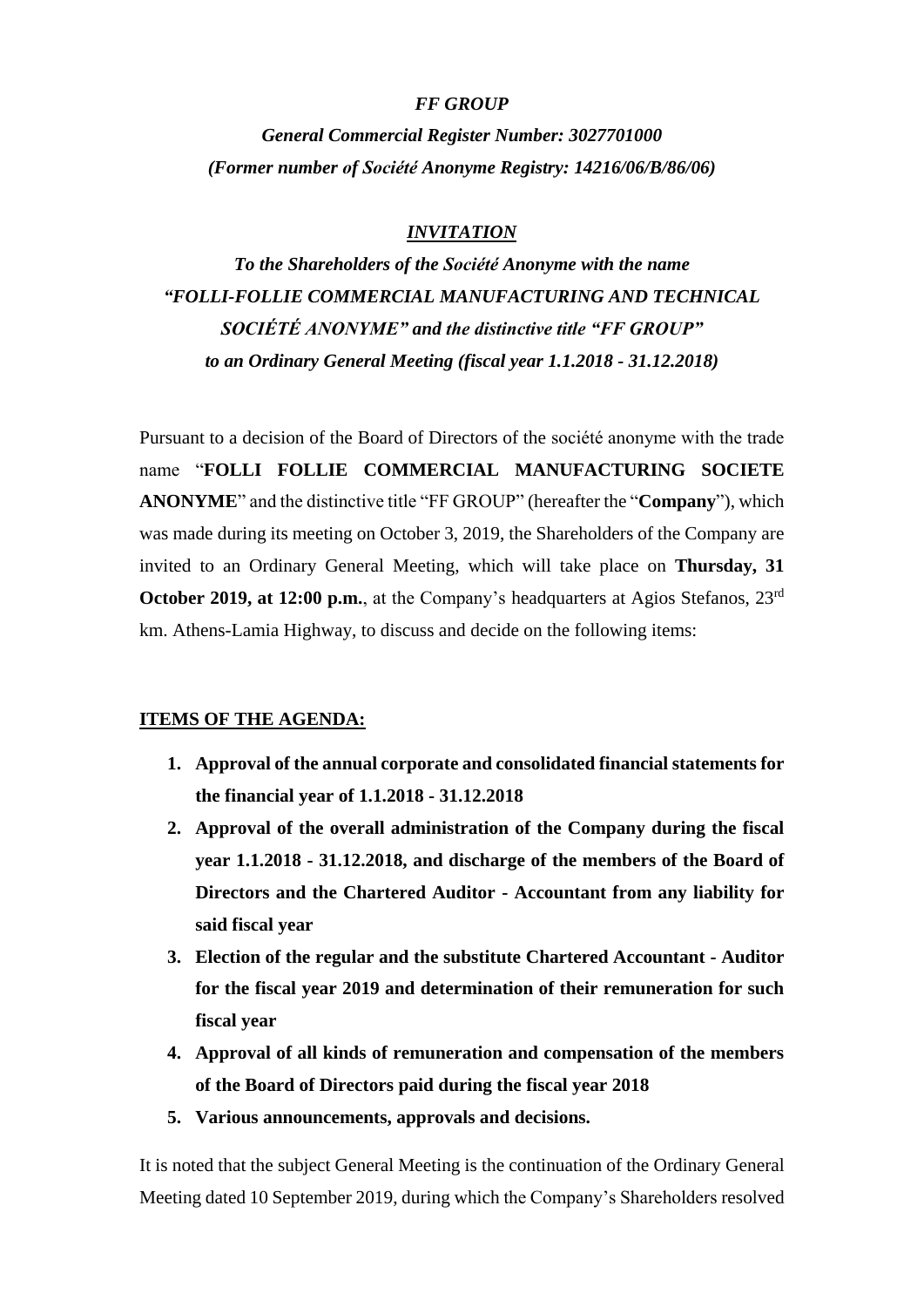to postpone the discussion and the resolution on all the items of the agenda for the date of 31 October 2019.

If the quorum, as required by the Law and the Articles of Association, for the decision on any of the items of the original agenda is not obtained during the meeting of 31.10.2019, the shareholders are invited to the A' Repetitive General Meeting, on Wednesday, 20.11.2019, at 12:00 p.m. at the Company's headquarters, in Agios Stefanos Attica, 23<sup>rd</sup> km. of the National Road Athens-Lamia, without publishing a new invitation. The items of the agenda of the possible A' Repetitive Meeting will be the above mentioned.

Pursuant to articles 124, 128 and 141 of Law 4548/2018 regarding "Reforming the law of sociétés anonymes", as amended and in force, the Company informs the shareholders for the following:

## **A. RIGHT TO PARTICIPATE IN THE GENERAL ASSEMBLY**

Any person appearing as shareholder in the records of the Dematerialized Securities System administered by "Hellenic Central Securities Depository S.A." (the "**HCSD**"), which is the Central Securities Depository providing registry services in the sense of para. 6 of article 124 of L. 4548/2018, is entitled to participate at the General Meeting. The status of shareholder may be evidenced by any lawful means and, in any case, based on the update received by the Company from HCSD. Shareholding status must be effective at the beginning of the fifth  $(5<sup>th</sup>)$  day prior to the date of the General Meeting, i.e. on 26.10.2019 ("**Record Date**").

The Record Date applies in the case of an adjourned or repetitive general meeting, provided that the adjourned or reiterated general meeting does not take place later than thirty (30) days from the Record Date.

Only persons with shareholding status on the respective Record Date are deemed visà-vis the Company to be entitled to participate and vote at the General Meeting. Shareholders who fail to comply with the deadline of para. 4 of article 128 of L. 4548/2018, i.e. who do not submit in writing the appointment of proxies or representatives to the Company at least forty eight (48) hours before the scheduled date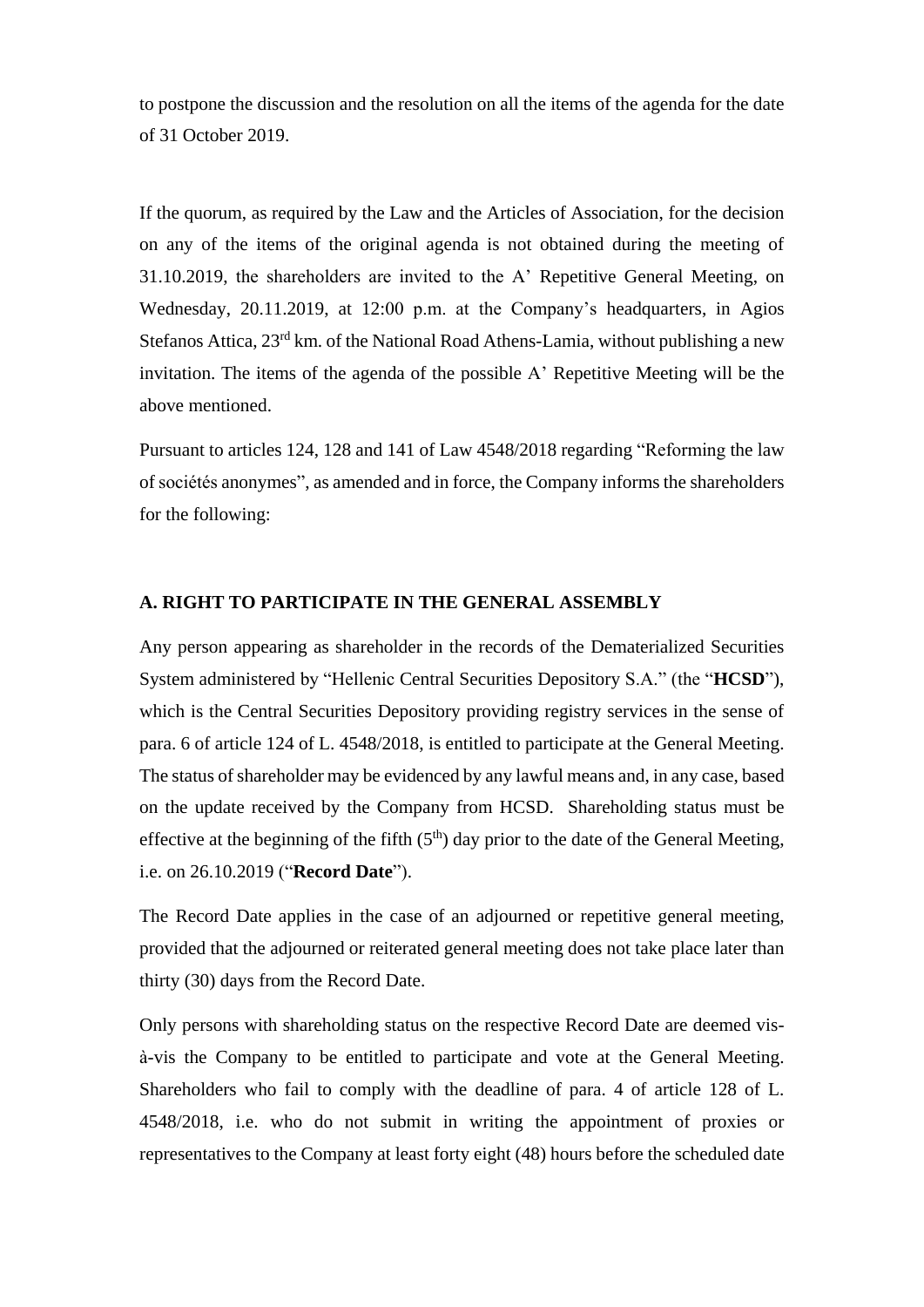of the General Meeting, participate at the General Meeting unless the General Meeting refuses this participation for good reason which justifies this refusal.

The exercise of these rights does not require blocking of the beneficiary's shares or compliance with any other procedure restricting the ability to sell and transfer same during the period between the Record Date and the date of the General Meeting.

## **B. PROCESS FOR EXERCISING VOTING RIGHTS BY PROXY**

A shareholder may participate in the General Meeting and vote either in person or by proxy. Each shareholder may appoint up to three (3) proxies. However, if a shareholder holds shares in the Company, which are held in more than one investor securities account, such restriction does not prevent the shareholder from appointing different proxies for the shares in each investor account in relation with the General Assembly. A proxy acting on behalf of more than one shareholder may vote differently for each shareholder.

A shareholder proxy must notify to the Company, before the start of the General Meeting, any specific event which may be useful to shareholders, in order to assess the risk of the proxy serving interests other than those of the shareholder. In the sense of this paragraph, a conflict of interest may particularly arise when a proxy is:

a) a shareholder exercising control of the Company, or other legal person or entity controlled by that shareholder;

b) a member of the board of directors or generally of the management of the Company or shareholder exercising control of the Company, or other legal person or entity controlled by that shareholder, which exercises control of the Company;

c) an employee or a certified auditor of the Company or a shareholder exercising control of the Company, or other legal person or entity controlled by that shareholder, which exercises control of the Company;

d) a spouse or a first-degree relative with one of the individuals referred to under (a) through (c) above.

The appointment and revocation of a shareholder proxy and the revocation or replacement of a representative or a proxy are made in writing (as mentioned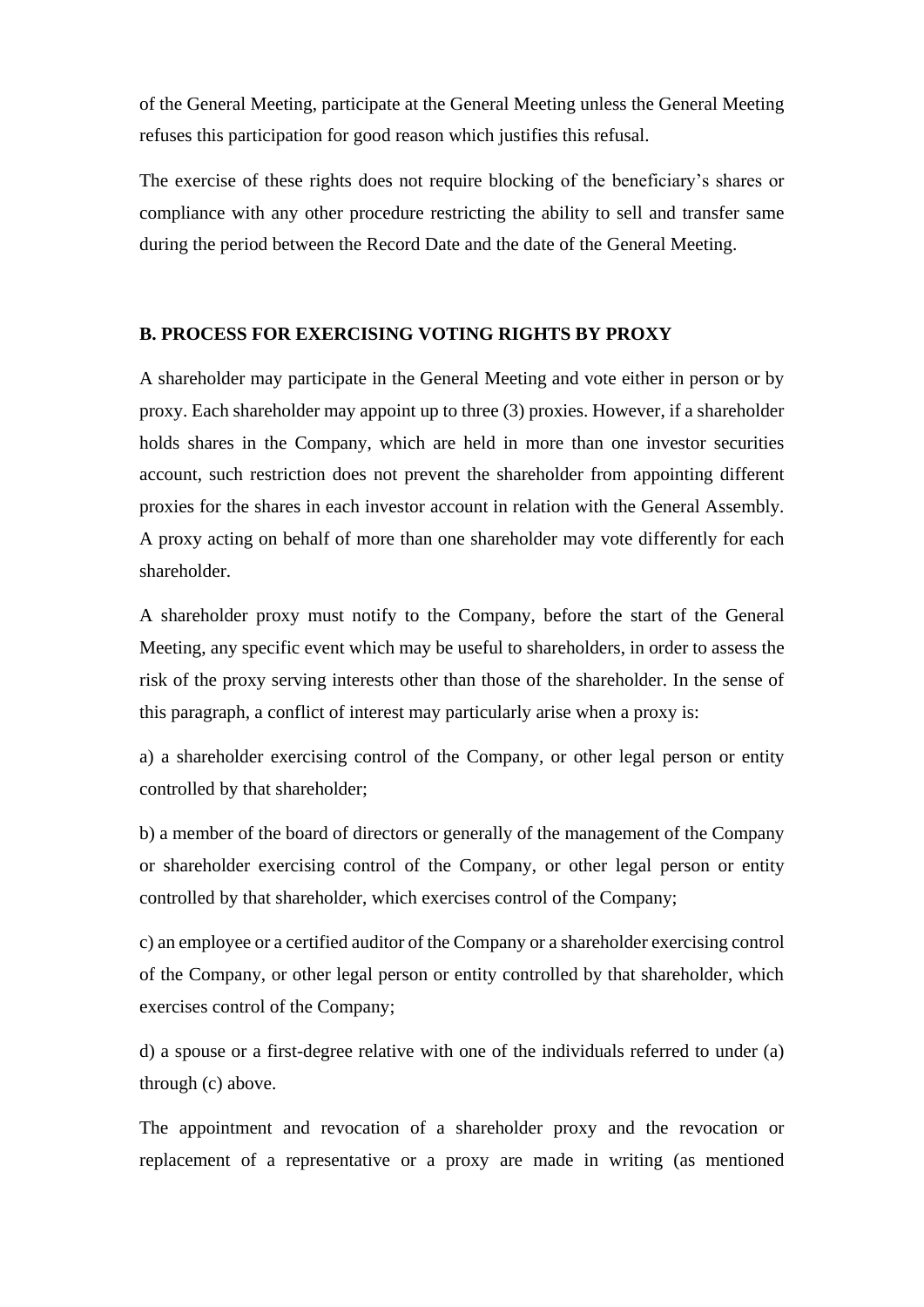immediately below) and filed with the Company at least forty-eight (48) hours prior to the scheduled date of the General Meeting.

The form that may be used for the appointment of a proxy is available at the Company's website [\(www.ffgroup.com](http://www.ffgroup.com/)). Such form must be filed, filled-in and signed by the shareholder, with the Company's Investor Relations Department at: Agios Stefanos, 23rd km of the Athens-Lamia National Road, or sent by facsimile: +30 210-6241100, at least **forty-eight hours (48)** prior to the date of the General Meeting. Beneficiaries are responsible for confirming the successful dispatch of the proxy form and the receipt thereof by the Company, by calling the following number: +30 210 6241141 (Mrs. Mantalena Kasidiaropoulou).

#### **C. MINORITY SHAREHOLDER RIGHTS**

Pursuant to Article 121 paragraph 4 of Law 4548/2018 regarding "Reforming the law of sociétés anonymes", we notify the Shareholders of the rights, to which (among others) they are entitled and which are provided by article 141 paragraphs 2, 3, 6 and 7 of L. 4548/2018:

**Paragraph 2 of article 141 of L. 4548/2018**: At the request of shareholders representing one twentieth (1/20) of the paid-up share capital, the company's board of directors is obliged to include additional items in the General Meeting's agenda, if the relevant request is received by the board of directors at least fifteen (15) days prior to the General Meeting, i.e. by 16 October 2019. The request for including additional items in the agenda is accompanied by a justification or a draft decision to be approved by the General Meeting, and the revised agenda is published in the same manner as the previous agenda thirteen (13) days prior to the date of the General Meeting and is also made available to the shareholders at the Company's website, along with the justification or draft decision submitted by the shareholders in accordance with article 123 paragraph 4 of law 4548/2018, as amended and in force. If these items are not published, the requesting shareholders are entitled to request the adjournment of the General Meeting, pursuant to article 141 para. 5 of law 4548/2018, as amended and in force, and to proceed with the publication themselves, as provided in the second sentence of this paragraph, at the expense of the Company.

**Paragraph 3 of article 141 of L. 4548/2018:** Shareholders representing one twentieth (1/20) of the paid-up share capital, are entitled to submit draft decisions on items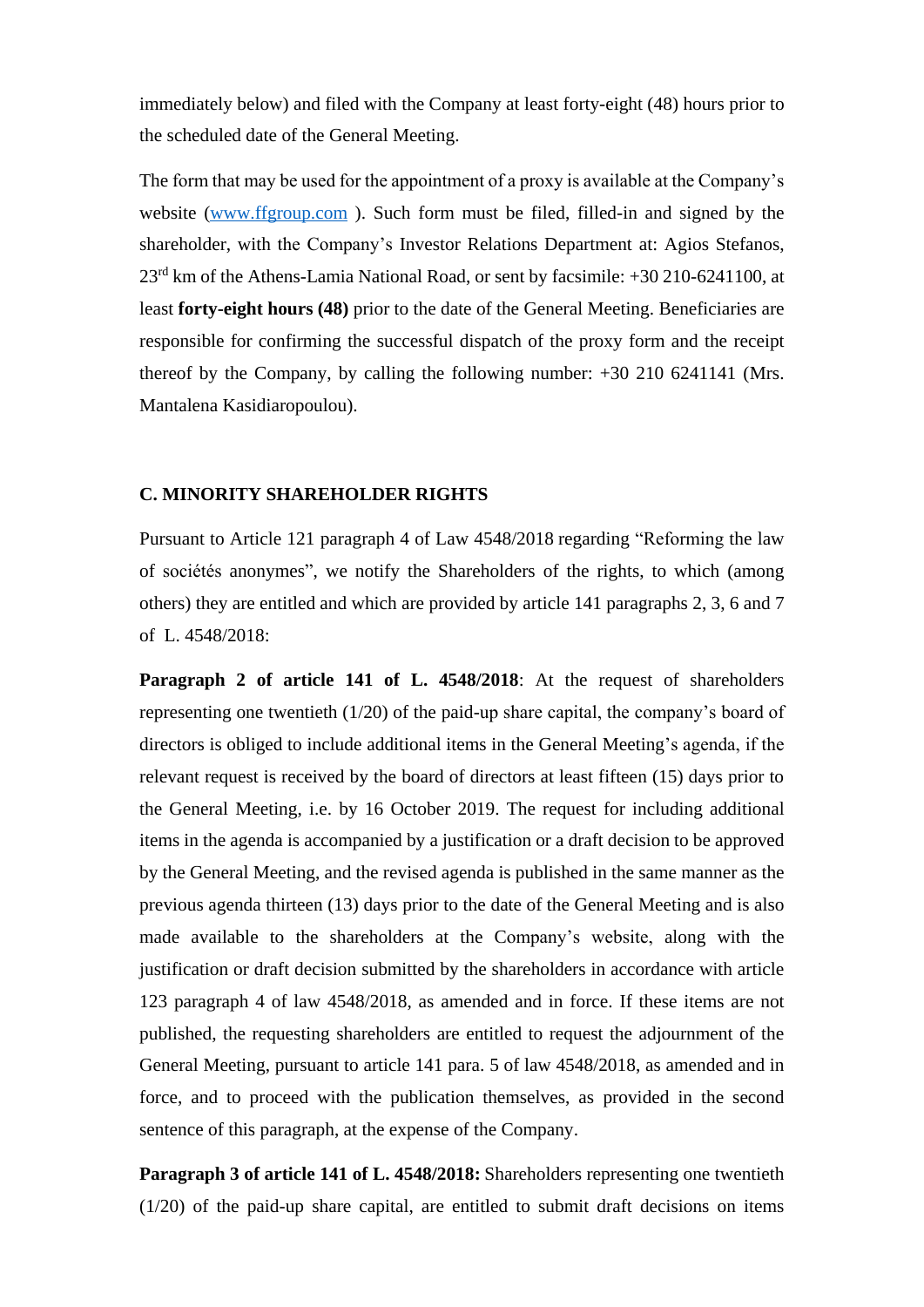included either on the original or any revised agenda of the General Meeting. The relevant request should be received by the Board of Directors at least seven (7) days prior to the date of General Meeting, i.e. by 24 October 2019, and the draft decisions become available to the shareholders in accordance with article 123 paragraph 3 of law 4548/2018, as amended and in force**,** at least six (6) days prior to the date of General Meeting, i.e. by 25 October 2019.

**Paragraph 6 of article 141 of L. 4548/2018:** At the request of any shareholder, submitted to the Company at least five (5) full days prior to the General Meeting, i.e. by 25 October 2019, the Board of Directors shall provide the General Meeting with information relating to the Company's corporate affairs, to the extent such information is relevant to the items of the agenda. There is no obligation to provide information, when the relevant information is already available on the Company's website, in particular in the form of questions and answers. Additionally at the request of shareholders representing one twentieth (1/20) of the paid-up share capital, the Board of Directors is obliged to announce to the General Meeting, if it is the ordinary annual one, the amounts that were paid to each member of the Board of Directors or to the managers of the Company during the last two years, as well as any benefit to such persons for whichever cause or any contract of the Company with them. In all the above cases, the Board of Directors may refuse to provide the information for sufficient due reason, to be recorded in the minutes. Such a reason may be, as applicable, the representation of the requesting shareholders in the Board of Directors, in accordance with Articles 79 or 80 of law 4548/2018, as amended and in force. In the cases of the present paragraph, the Board of Directors may answer once to shareholder requests having the same content.

**Paragraph 7 of article 141 of l. 4548/2018:** At the request of shareholders representing one tenth (1/10) of the paid-up share capital, which is submitted to the Company at least five (5) full days prior to the General Meeting, i.e. by 25 October 2019, the Board of Directors must provide the General Meeting with information relating to the corporate affairs and the financial position of the Company. The Board of Directors may decline to provide the information for sufficient due reason, to be recorded in the Minutes. Such reason may be, as the case may be, the representation of the requesting shareholders in the Board of Directors, in accordance with Articles 79 or 80 of L. 4548/2018, provided that the respective members of the Board of Directors have received the relevant information in a sufficient manner.